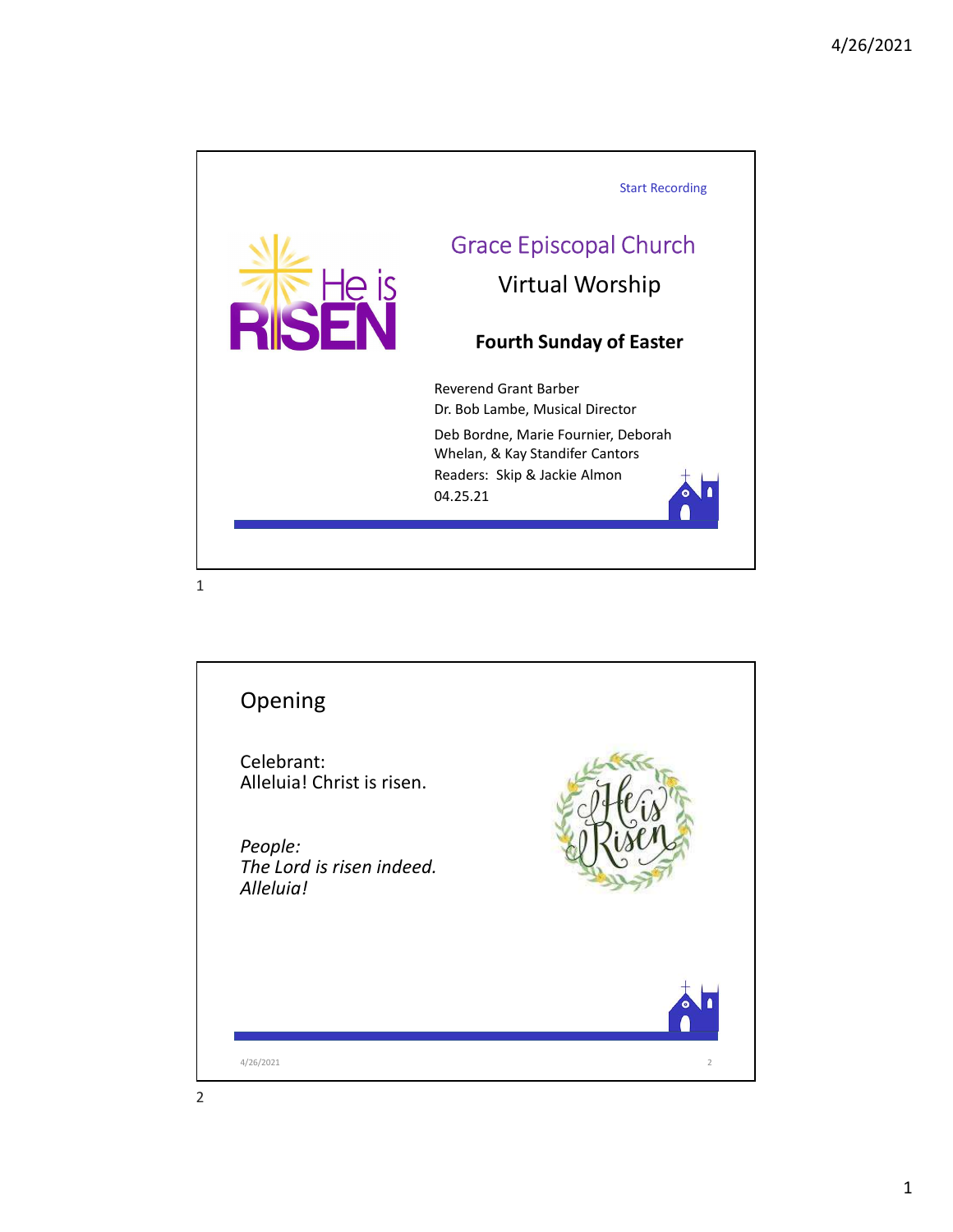

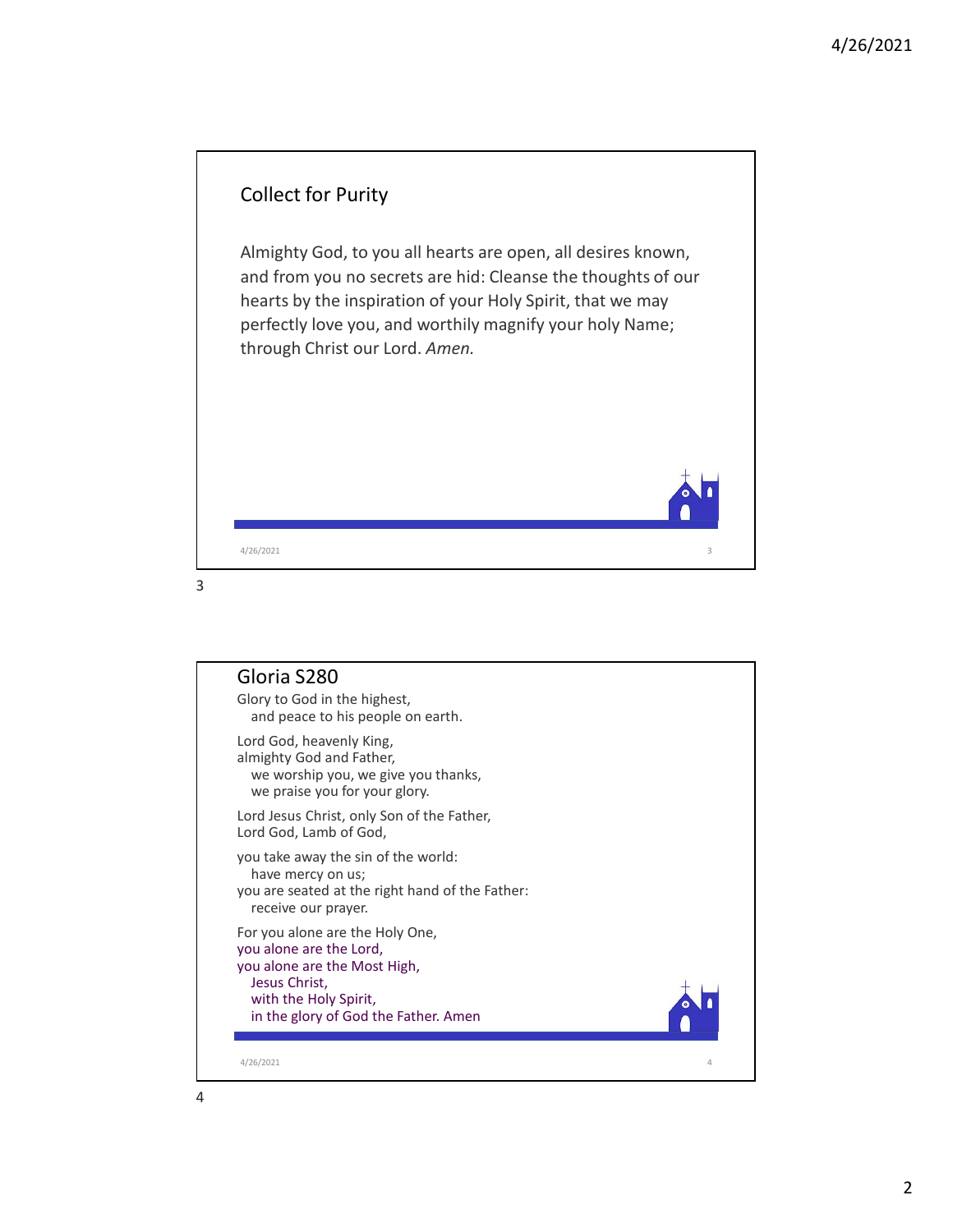

## First Reading: Acts 4:5-12

The rulers, elders, and scribes assembled in Jerusalem, with Annas the high priest, Caiaphas, John, and Alexander, and all who were of the high-priestly family. When they had made the prisoners stand in their midst, they inquired, "By what power or by what name did you do this?" Then Peter, filled with the Holy Spirit, said to them, "Rulers of the people and elders, if we are questioned today because of a good deed done to someone who was sick and are asked how this man has been healed, let it be known to all of you, and to all the people of Israel, that this man is standing before you in good health by the name of Jesus Christ of Nazareth, whom you crucified, whom God raised from the dead. This Jesus is First Reading: **Acts 4:5-12**<br>The rulers, elders, and scribes assembled in Jerusalem, with Annas the high<br>priest, Calaphas, John, and Alexander, and all who were of the high-priestly<br>family. When they had made the prisoners

`the stone that was rejected by you, the builders; it has become the cornerstone.'

There is salvation in no one else, for there is no other name under heaven given among mortals by which we must be saved."

Hear what the Spirit is saying to God's people People: Thanks be to God



6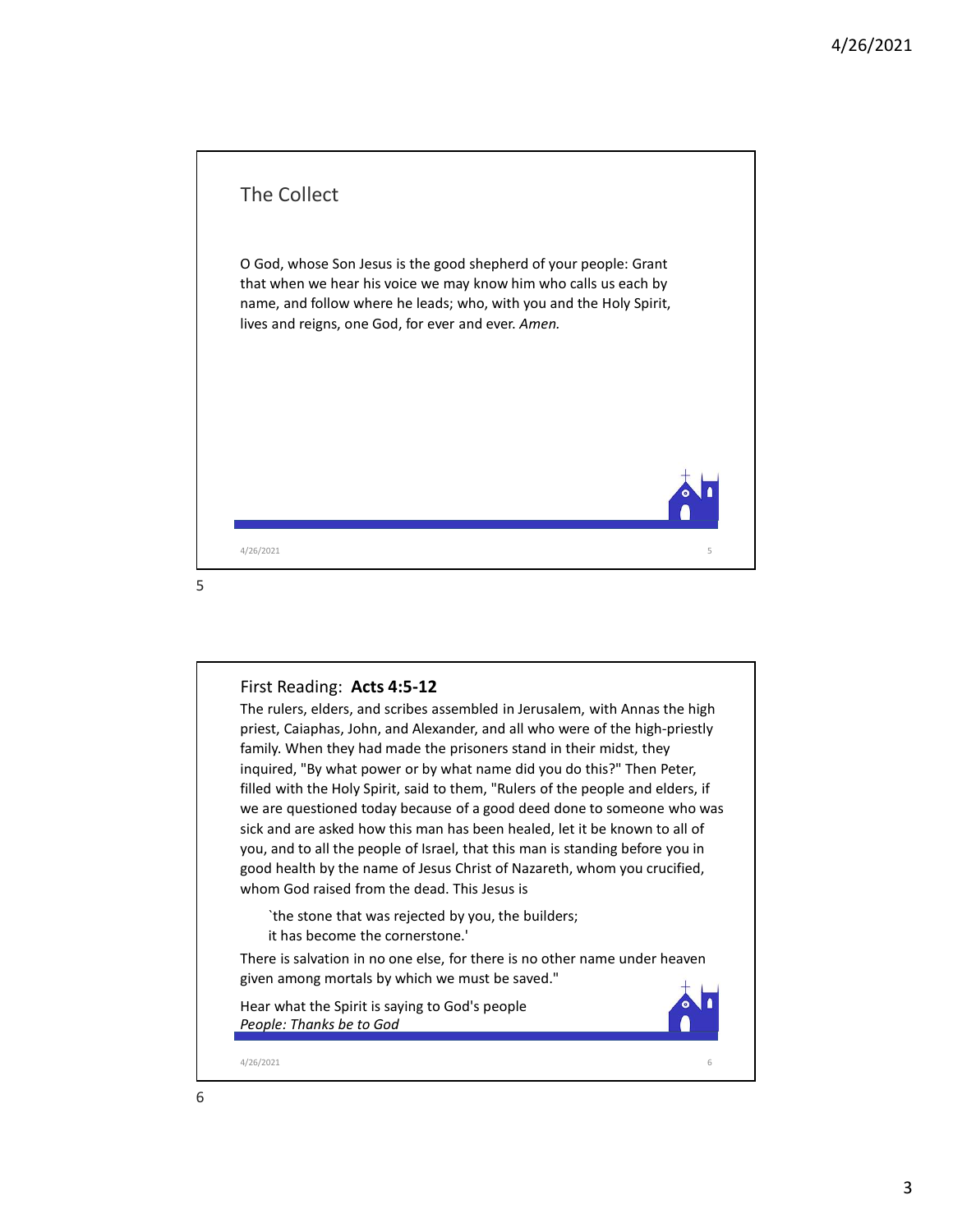|   |                                                                                                                                                                                                                                                 | 4/26/2021 |
|---|-------------------------------------------------------------------------------------------------------------------------------------------------------------------------------------------------------------------------------------------------|-----------|
|   | Psalm 23                                                                                                                                                                                                                                        |           |
|   | 11 The LORD is my shepherd; *<br>I shall not be in want.                                                                                                                                                                                        |           |
|   | 2 He makes me lie down in green pastures *<br>and leads me beside still waters.                                                                                                                                                                 |           |
|   | 3 He revives my soul *<br>and guides me along right pathways for his Name's sake.                                                                                                                                                               |           |
|   | 4 Though I walk through the valley of the shadow of death,<br>I shall fear no evil; *<br>for you are with me;                                                                                                                                   |           |
|   | your rod and your staff, they comfort me.<br>5 You spread a table before me in the presence of those who trouble me;                                                                                                                            |           |
|   | you have anointed my head with oil,<br>and my cup is running over.                                                                                                                                                                              |           |
|   | 6 Surely your goodness and mercy shall follow me all the days of my life.<br>and I will dwell in the house of the LORD for ever.                                                                                                                |           |
|   | 4/26/2021<br>7                                                                                                                                                                                                                                  |           |
| 7 |                                                                                                                                                                                                                                                 |           |
|   |                                                                                                                                                                                                                                                 |           |
|   | Second Reading:: 1 John 3:16-24                                                                                                                                                                                                                 |           |
|   | We know love by this, that he laid down his life for us-- and we ought to<br>lay down our lives for one another. How does God's love abide in anyone<br>who has the world's goods and sees a brother or sister in need and yet<br>refuses help? |           |
|   | Little children, let us love, not in word or speech, but in truth and action.<br>And by this we will know that we are from the truth and will reassure our                                                                                      |           |

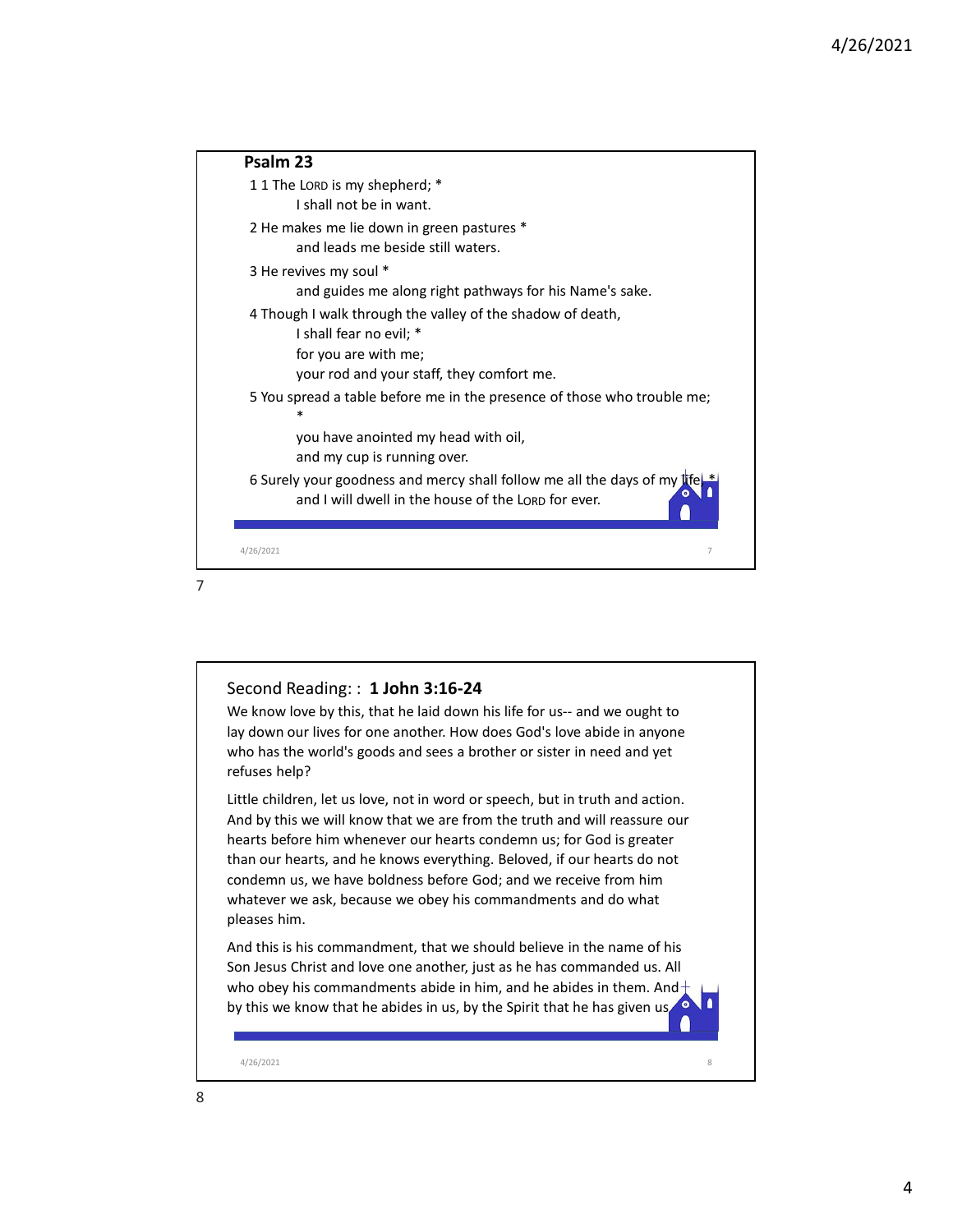## Gospel John 10:11-18

The Holy Gospel of Our Lord Jesus Christ according to John People: Glory to you, Lord Christ

Jesus said, "I am the good shepherd. The good shepherd lays down his life for the sheep. The hired hand, who is not the shepherd and does not own the sheep, sees the wolf coming and leaves the sheep and runs away—and the wolf snatches them and scatters them. The hired hand runs away because a hired hand does not care for the sheep. I am the good shepherd. I know my own and my own know me, just as the Father knows me and I know the Father. And I lay down my life for the sheep. I have other sheep that do not belong to this fold. I must bring them also, and they will listen to my voice. So there will be one flock, one shepherd. For this reason the Father loves me, because I lay down my life in order to take it up again. No one takes it from me, but I lay it down of my own accord. I have power to lay it down, and I have power to take it up again. I have received this command from my Father." Gospel John 10:11-18<br>The Holy Cospel of Our Lord less Christ according to John<br>The Poly Cospel of Our Lord Christ<br>Jesus said, "I am the good shepherd. The good shepherd lays down his life for<br>Jesus said, "I am the good she

The Gospel of the Lord People: Praise to you Lord Christ

9

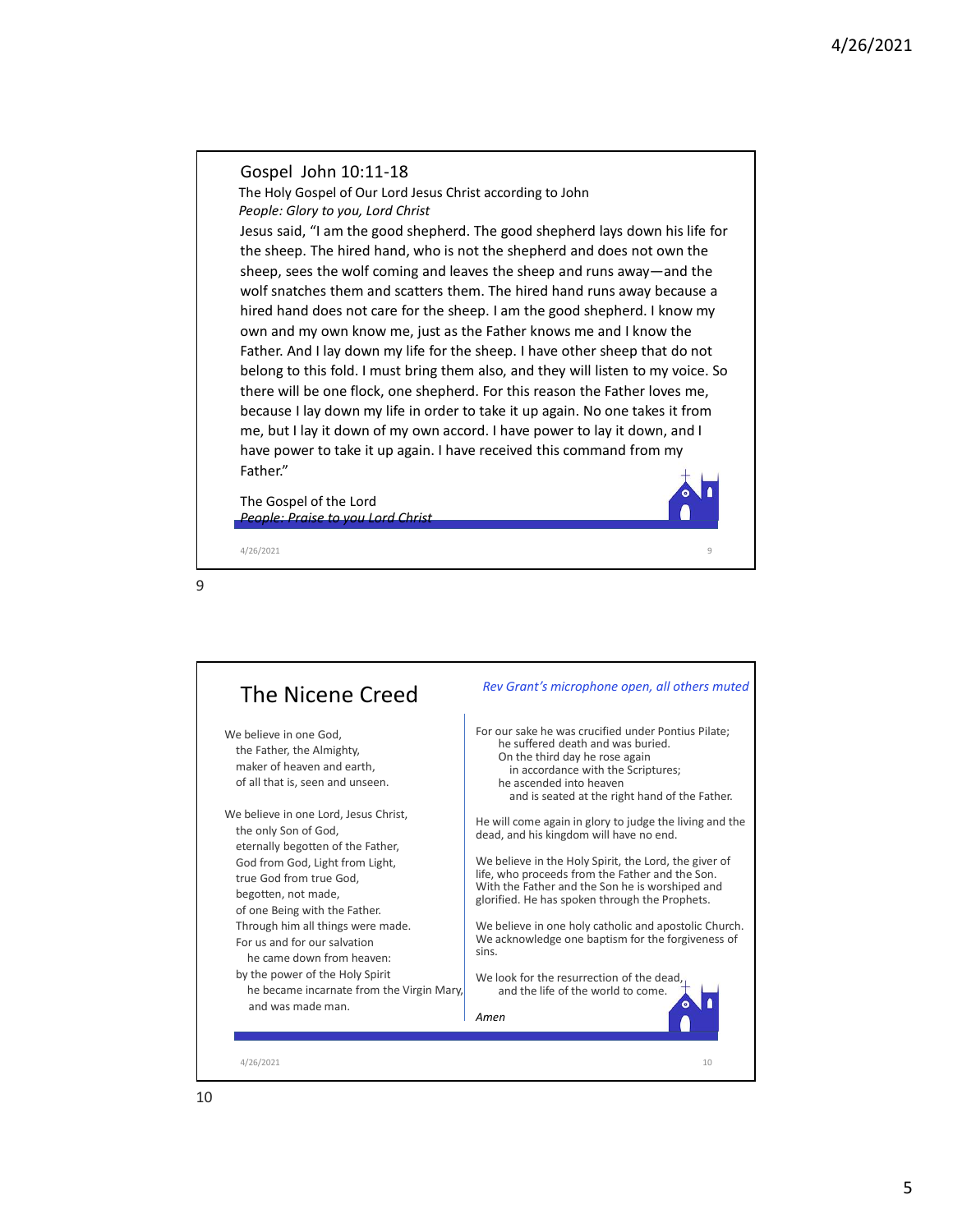

$$
11\quad \ \,
$$

| Prayers of the People continued                                                                                                                                                                                                   |  |
|-----------------------------------------------------------------------------------------------------------------------------------------------------------------------------------------------------------------------------------|--|
| Leader: We pray for those serving in the military, especially: Matt C., Baron S.,<br>Zachary S., Christopher, Monique & Joey                                                                                                      |  |
| Leader: We give thanks for those whom we have loved but see no longer. They<br>stand before you and pray for us, as we now pray for them to grow closer and<br>closer into your love and light.                                   |  |
| Leader allows a moment of quiet for all to name out loud or in the hearts<br>those who have died.                                                                                                                                 |  |
| Leader: We pray for the special intentions given this day, for those in need and<br>thanksgiving for blessings                                                                                                                    |  |
| Leader or other person reads petitions entered into Zoom Chat                                                                                                                                                                     |  |
| Leader: Are there other intercessions or thanks givings others wish to name?                                                                                                                                                      |  |
| All are invited to unmute their lines and offer further prayer needs.                                                                                                                                                             |  |
| Celebrant: asks if there are any birthdays or anniversaries to be celebrated in<br>the coming week, then prays for those named; if none come forward with<br>birthdays or anniversaries, the Celebrant adds a concluding Collect. |  |
| You may also add your prayers in the chat box, including birthday or anniversary<br>remembrances.                                                                                                                                 |  |
| 4/26/2021<br>12                                                                                                                                                                                                                   |  |
|                                                                                                                                                                                                                                   |  |
|                                                                                                                                                                                                                                   |  |
|                                                                                                                                                                                                                                   |  |
|                                                                                                                                                                                                                                   |  |
|                                                                                                                                                                                                                                   |  |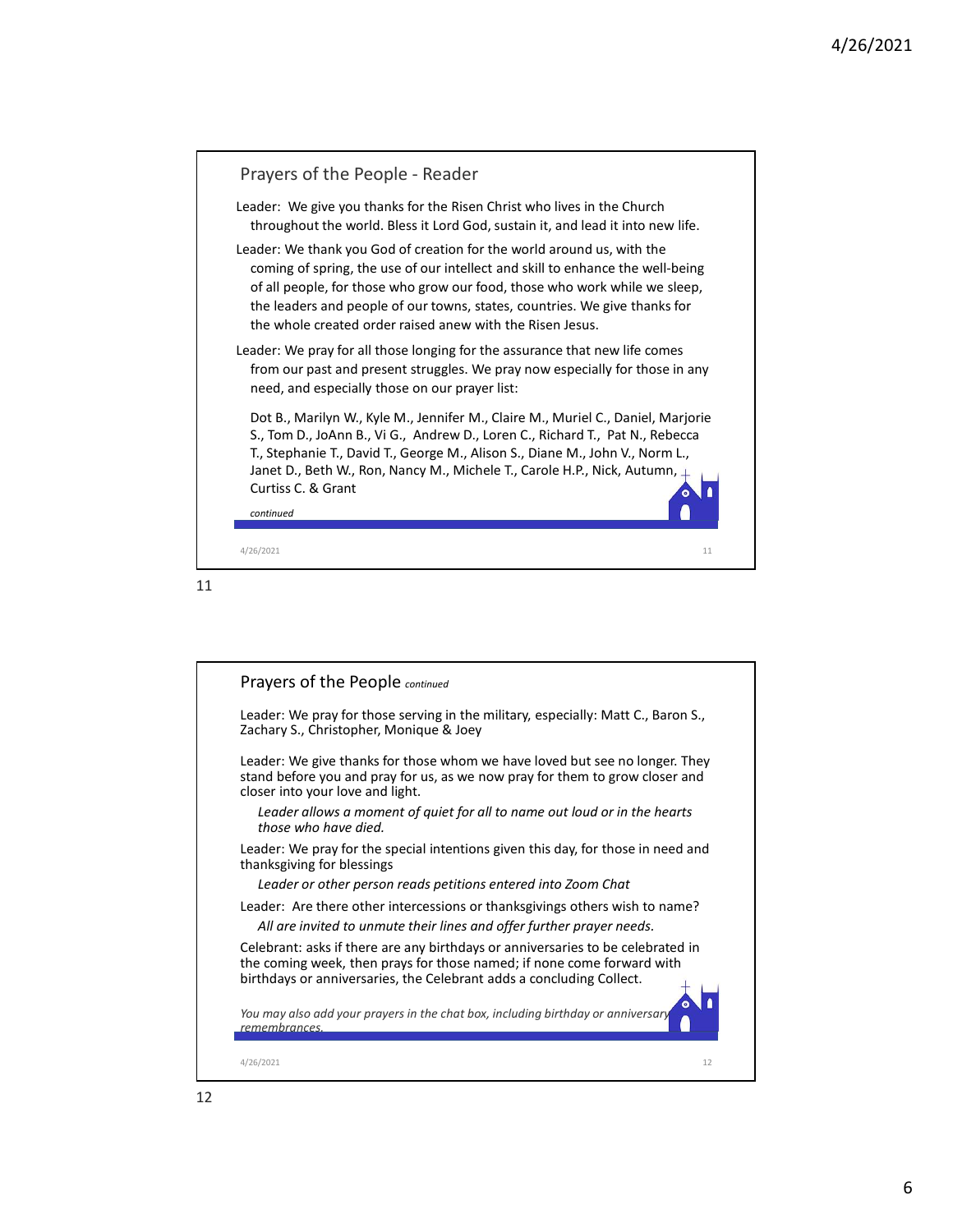

13